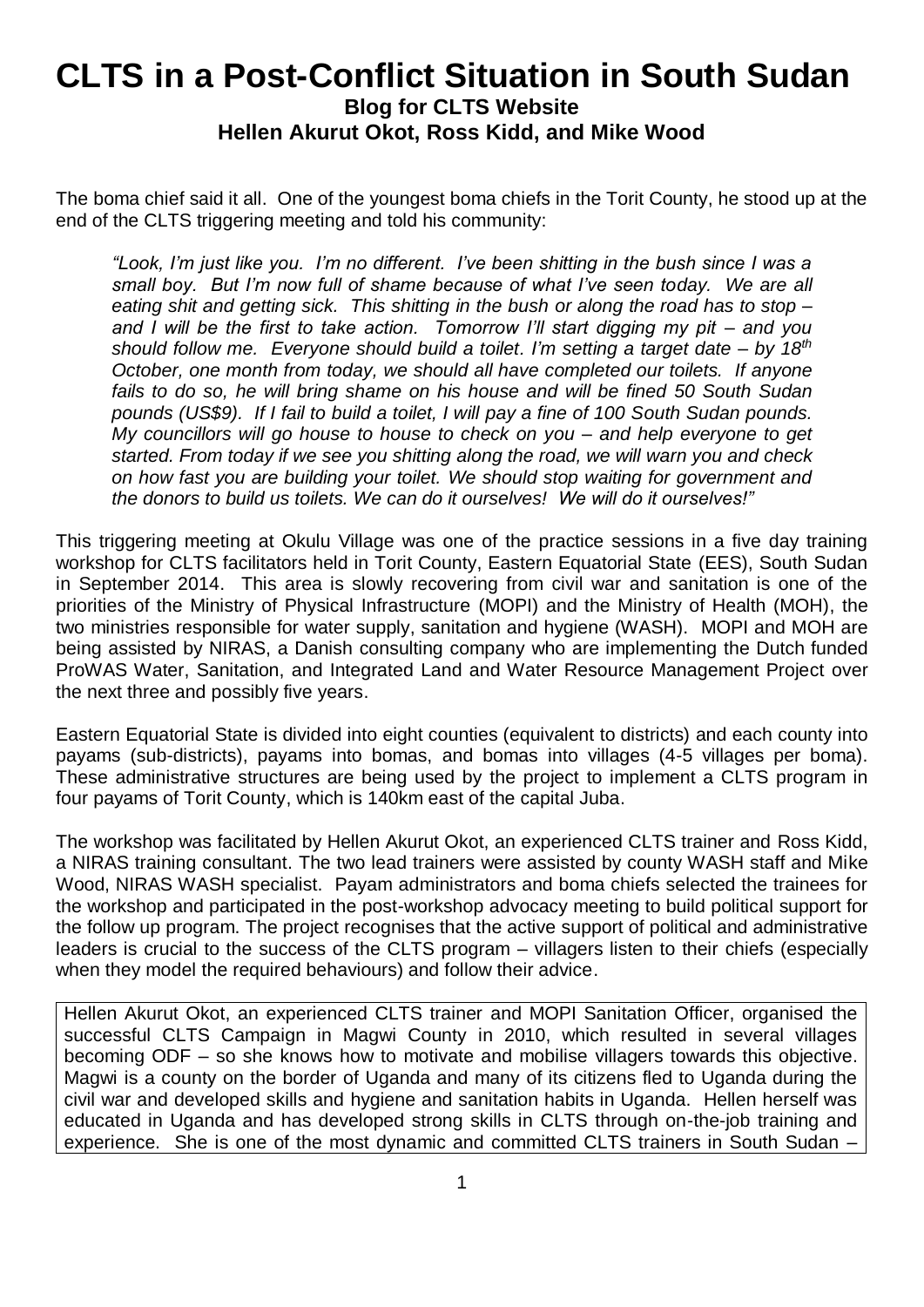highly committed to the CLTS approach. When she moved to Torit the first thing she did was to build her own toilet and tippy tap on her plot and has been systematic in getting her three children and neighbours to develop good hygiene habits. She is a forceful and passionate speaker with a real gift for explaining CLTS methods to others.

The group of 22 participants consisted of village volunteers who were selected and trained to do triggering meetings and follow up household visits. Torit county has limited numbers of government extension workers and they are mainly based at the county level, so it was decided to create a new cadre of para professional CLTS workers who live in the villages and are in a good position to do follow up household visits. Those selected had primary or secondary education and some experience working as volunteers on different development projects.

We tried to get a good balance of men and women but failed. It is difficult to recruit literate women in South Sudan. Very few women have completed primary school. Women are viewed as farm labour, a mechanism for getting cows as bride price, and producers of children. Many fathers don't want to send their daughters to school, thinking they will get pregnant and spoil their chances of getting married with a good bride price. Those girls who attend school are often dragged out of school to chase birds or do weeding. However, the situation is gradually changing and an increasing number of girls are now attending school regularly particularly at schools with toilets for girls as well as for boys. So those who did the selection did not give enough priority to involving women.



Triggering in Okullo village, 18.9.2014

An important trigger for the workshop was cholera, a disease which plagues South Sudan in the rainy season. In June-July 2014, for example, the hospital in Torit reported 136 people dying from cholera, and many others died outside the hospital without these cases being reported. The loss of lives and loss of productivity because of this scourge became a major focusing issue during the workshop and advocacy meeting. Hellen helped participants see that they waste lots of money paying for treatment for cholera – money which could have been better spent on buying tools and materials to build toilets, which would help to prevent cholera and other diseases associated with poor sanitation like typhoid.

The cholera epidemic helped to create an openness to talking about cholera and how to stop it. The strongest argument came from the Medical Calculation Tool which asks villagers to calculate the costs of treatment for cholera and the time taken away from food production and loss of life and asks people to compare this with the cost of buying tools to dig and build a toilet. An example of the Medical Calculation dialogue is given below -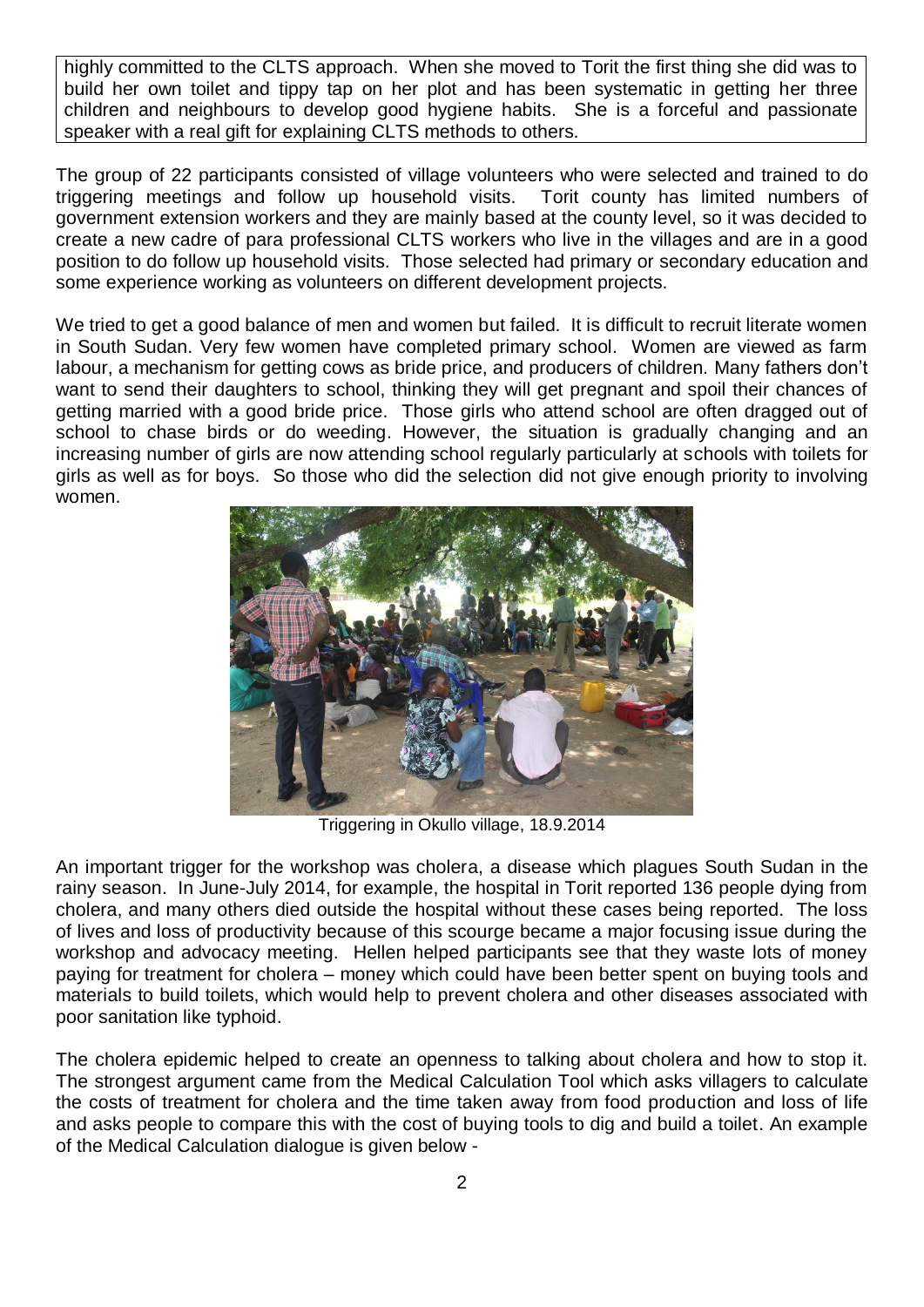**What happens when you get cholera?** "*We get sick and go to the clinic."* **How much do you pay? "***SSP120 for medicine + SSP100 for transport" =* **SSP 220 (US\$38) How many people get typhoid?** "*Almost all of us get typhoid." .*

**How much does treatment cost?** "*SSP 175 (US\$30) for full treatment per person."*

**The whole family might get infected e.g. 10 cases typhoid per year = SSP 1750 (US\$300). How much do you pay for a shovel to dig a latrine?** "*SSP20 (US\$3)"*

**What else happens?** *"If we are sick, we have less time and energy to work in the garden. We can't do work – we have to take people to the hospital and pay for transport."*

**To summarize: we agreed that we are wasting a lot of money – 2,000 pounds (US\$350) a year - to treat diseases (cholera, typhoid, and diarrhoea) which can be prevented.** 

**You know you could stop these diseases by building latrines and washing your hands with soap or ash.**

**But we are not telling you to change. You have to decide for yourself.**

One other factor was the political and administrative leaders in the area - payam administrators and boma chiefs. These leaders were briefed before the workshop and asked to help select trainees, then involved in the practice triggering meeting, and then invited to attend the half day advocacy meeting held at the end of the training workshop, where arguments for stopping OD and building toilets were made. Some of these leaders took a strong position advocating for a change in practice – and also took a lead role in the follow up mobilisation.

Another big topic during the workshop was culture – the tradition of open defecation in this area. The Lutoku villagers of Torit County are proud of shitting in the open. Many of them view shit around the house as a good sign, a badge of honour – it demonstrates that they are producing lots of food from their farming. Lots of shit means that the man of the house has produced lots of sorgum, beans and ground nuts. During our village meetings, however, many leaders and villagers themselves challenged this "tradition", saying they had already adopted new practices to get rid of Guinea Worm and could do the same to establish a new culture of latrine ownership and use. They said – "*We survived the war by working together and supporting each other – and we can do the same with sanitation. Neighbours can help neighbours and together we can do something*."

Resistance to change was also based on other cultural beliefs such as:

- In-laws cannot shit in the same toilet (taboo)
- Men don't like to be seen entering a building to shit, it's a shame!
- Belief that if a woman uses a toilet she will not bear children (taboo)
- Shitting in the bush has always been done by our ancestors so why should we change?

## **Story from the workshop:**

One man refused to build a toilet while his neighbours were building them. The chief offered a reward to anyone in the village who could persuade this man to build a latrine – he would become an advisor to the chief. One man took up this challenge. He went out early one morning and followed the "resister" to the place where he shits every morning in the open. The resister asked the man, "Where are you going so early in the morning?" The wise man told him, "My sister is very sick and the witchdoctor told me to bring fresh shit to him to be used for medicine. Since everyone else has already built a latrine, it is hard to find fresh shit. Since you have just dropped a nice pile of shit, I am taking your shit to the witchdoctor." On hearing this, the resister scooped up his own shit and ran into the bush with it. And that same day he built a latrine!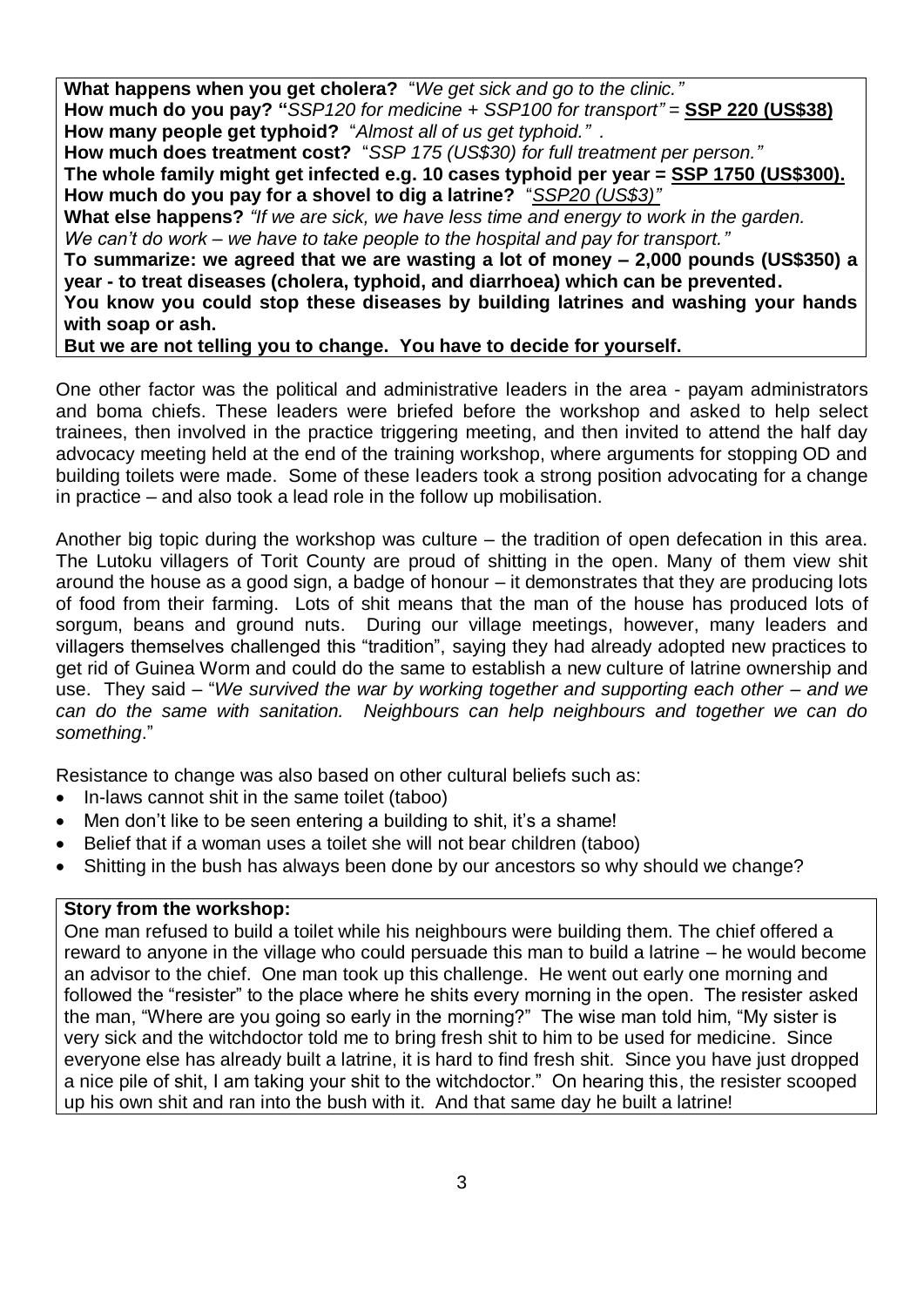The Executive Director of Torit County, Mr. Cypriano Michael, said: "*Look, I've always had a toilet. I had the only toilet in my village and we had our community meetings on my plot because everyone could use my toilet. And when I moved to Torit town the first thing I did was to build a toilet on the plot so the builders could use it while building my home*."

The Torit training program was the first of two training courses – one for Torit County and one for Kapoeta North County. Kapoeta is a cattle keeping area on the border of Ethiopia and Kenya. The tribe there is Toposa. When we first arrived in Kapoeta North, we were told that "Toposa men **do not shit!**" We didn't challenge this directly, but instead asked questions to fish out the response that it is seen as shameful to be seen going for a shit. Men walk a very long way from their compound to shit in order to disguise what they are doing. Some even take a motorbike. So women are not supposed to know where men go to shit. One woman, Madelina, told us very directly: "*Oh, these men are all liars! They shit every day, but they don't want you to know it. Me, I had a good shit this morning and don't mind admitting it*." Few people from Kapoeta North migrated to Uganda during the war – they stayed in Kapoeta. The Acholi and other tribes who moved to Uganda as refugees learned from the NGOs about the importance of toilets and hand washing, so these groups are much more open to the CLTS idea.



Mapping during triggering in Mapetet village, Kapoeta North County

Both workshops started with three days of training at the workshop site where participants learned and then practised the triggering activities. Then on the last two days the two teams moved to the village to run triggering meetings – in four different villages. These meetings took a while to get started – villagers were in the fields weeding – but each meeting was successful – there was a good turnout and a good response.

Each of the triggering activities made a strong impression on people and by the end of the meeting people were saying, "*Let's do something.*" In Okulo Village, Imoruk Payam, Phillip Okee (the lead facilitator) said: "*I'm like you. I have no toilet. I have been shitting in the bush. But I have decided to change. Tomorrow I will start building a toilet. Hands up those who will follow me*!"

Some villages had already received toilet slabs from earlier sanitation projects organised by other NGOs. So in these villages participants asked for tools for digging. Phillip challenged this, saying, "*I have nothing to give you – my hands are empty. If you wait for government or donors you may wait a long time and in the meantime more children will die. What do you want to do? Fold your arms and wait – or do something now! We have hoes in our garden – they can be used to dig a*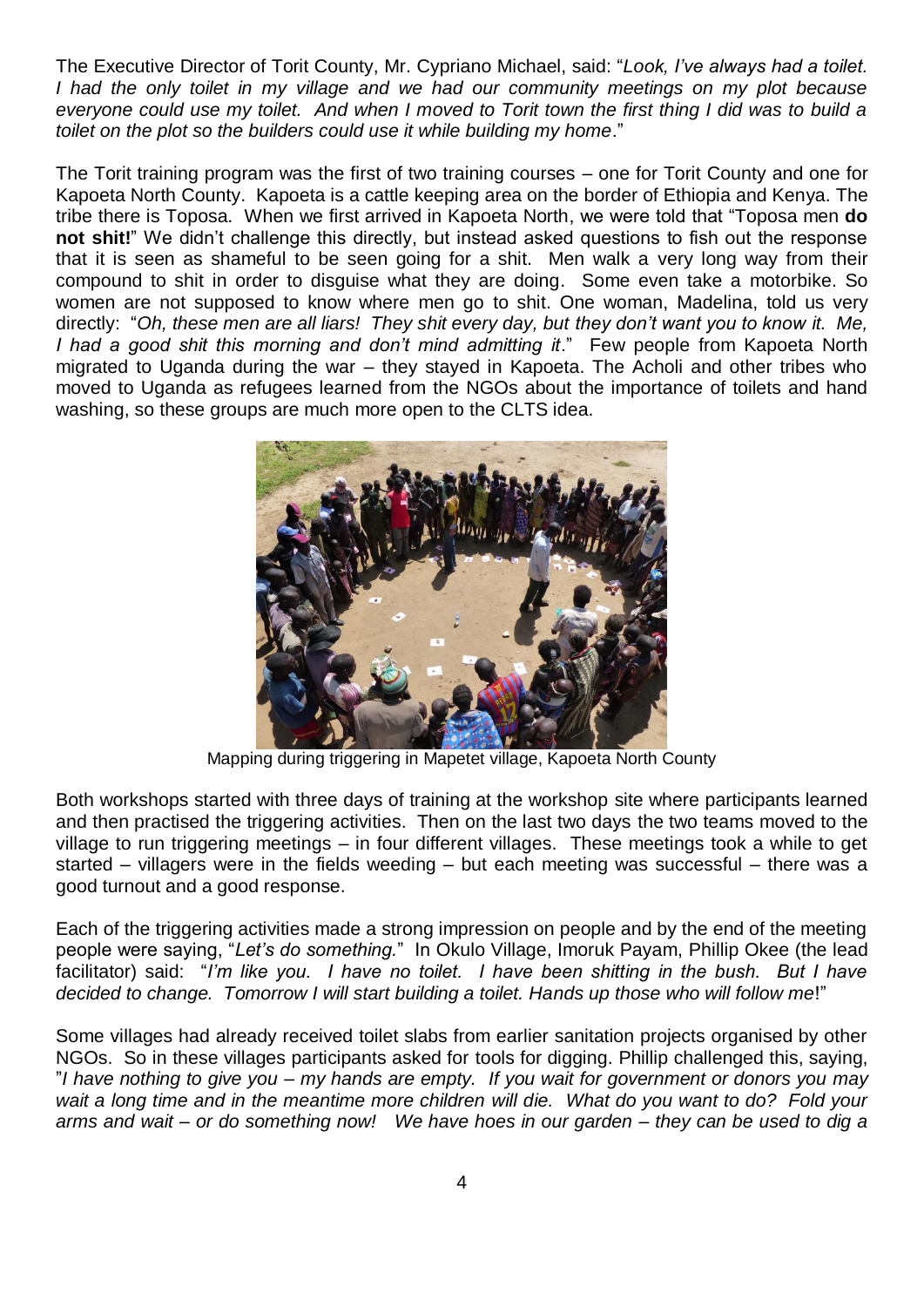*pit. You are already digging holes for burial. What do you do to dig a grave to bury someone – where do you get the digging tools?"*

One youth leader in Okulu Village spoke out against the CLTS program at the start of the triggering meeting. He said – "*What our village really needs is to repair the hand pumps, do things for youth, and hire teachers for the school, not do sanitation. Slabs were given out on a previous sanitation project but the donors did not come back to check on the use of the slabs*." For the first part of the meeting he sat back and watched the CLTS activities, looking very suspicious. But little by little he got interested in what was happening and by the middle of the meeting he began to participate actively. He volunteered to be part of the hand washing demonstration and at the end of the meeting he was the first person to put up his hand saying he would start immediately to build a toilet!

## **FOLLOW UP PROGRAM**

Earlier attempts to do CLTS in Torit County by other donors and NGOs had failed. They had conducted triggering meetings but after the triggering they did very little follow up. As a result their efforts resulted in very few toilets being constructed. And people continued to shit in the bush or along the road.

The ProWAS project decided to give much more attention and resources to the follow up program. They argued that triggering is just the start – it needs to be followed up with regular monitoring visits to every household. The project established the following structure for the follow up program:

| Level                   | <b>People Involved</b>            | <b>Role</b>                        |
|-------------------------|-----------------------------------|------------------------------------|
| <b>State and County</b> | <b>WASH</b> staff                 | Coaching and monitoring            |
| Payam and Boma          | Payam Administrators, Boma Chiefs | Advocacy and setting rules         |
| Community               | <b>CLTS Workers</b>               | Triggering meetings and HH visits  |
| Community               | <b>Sanitation Committee</b>       | Organisation of community support, |
|                         |                                   | encouragement, cajoling            |

Each CLTS worker was assigned to conduct two triggering meetings in villages within his/her own payam (working with the other CLTS workers from that payam) and follow up household visits in her/his own village and one neighbouring village. The household visits are done three days a week and cover all households in the two villages – persuading villagers to build toilets and inspecting completed toilets. The CLTS workers encourage households with examples of latrines already built by other villagers. They check on progress. When the household gives a day on which work will be done, they go back on this day to see what happens. These visits continue until the household toilet is completed. The CLTS workers also provide technical advice – explaining where to dig, the dimensions for the pit, and how to build a slab and superstructure with locally available materials. They also work closely with the Village Sanitation Committee, which sets by-laws to push people to build toilets.

In one case three CLTS workers were selected from a single village. This team tried to do triggering in villages where they are not based. This proved to be difficult – it involved long walks to these villages and working with people who didn't know them. In retrospect we should have asked Payam administrators to select trainees from different villages so that they could do triggering and follow up visits in their own village.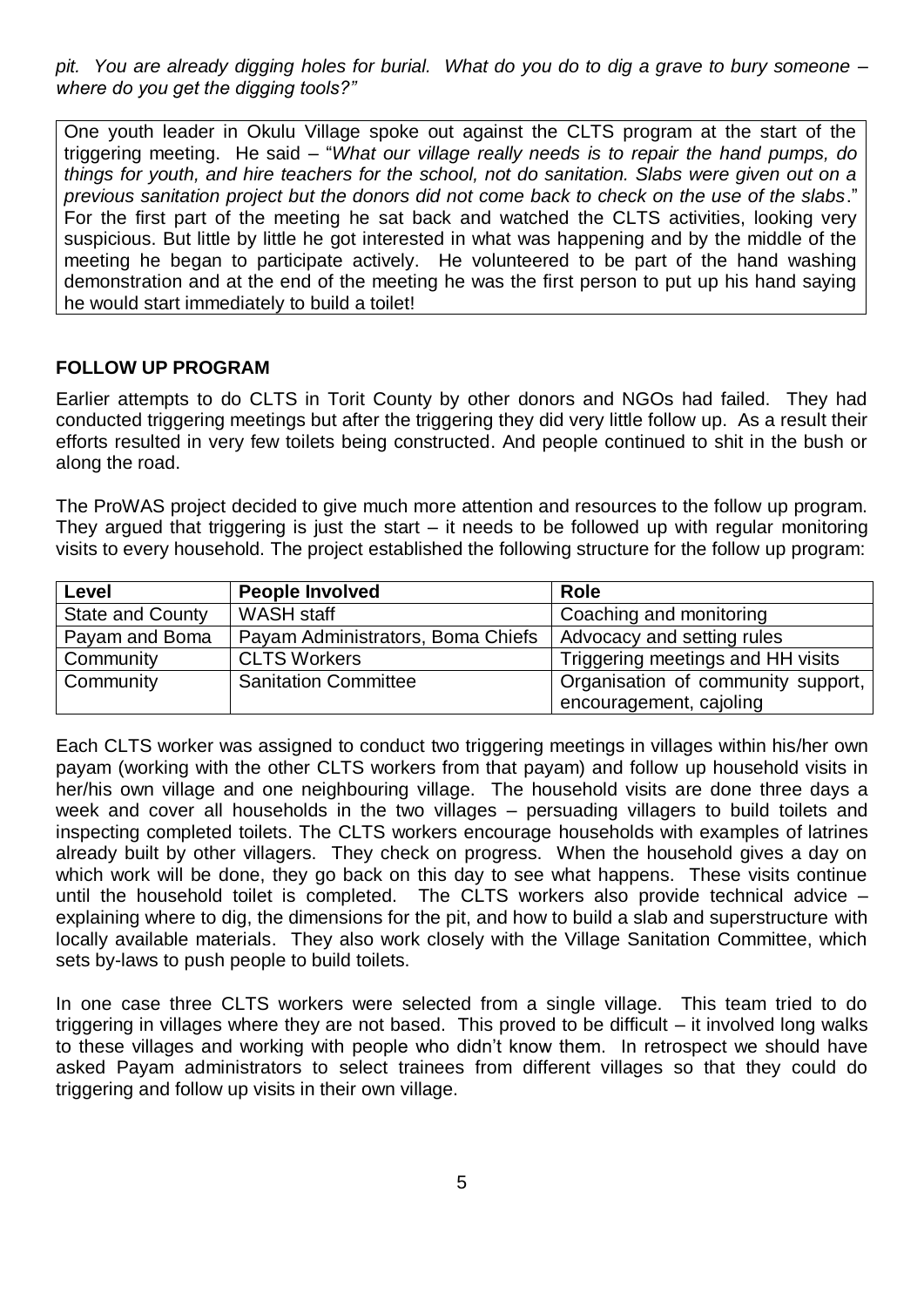One exceptional field worker – Gabriel Okurang, in Ikara village– organised triggering and follow up visits to five villages. Some of these visits involved a walk of 25 km to reach the village as there is no road.



Hellen checks a pit being dug in Okullo village

The CLTS workers discovered that war widows were paying other villagers to dig pits for them. These women had lost their husbands and in some cases were crippled from the war. They paid roughly SSP100 (US\$20) to dig a latrine pit.

The project provided an incentive for this follow up work. Each CLTS worker is paid a monthly allowance of 400 pounds (US\$80) a month. This is roughly equivalent to the starting salary of a primary school teacher in South Sudan. This payment is only given to CLTS workers who are doing regular visits and submitting reports on their work (recording the status of toilet construction at each household).

The WASH state and county staff visit the CLTS workers on a bi-monthly basis. They also conduct one day workshops for the Sanitation Committees in every payam. These committees lead the community in the toilet building campaign and assist in follow up.

The project staff also do monitoring visits and arrange for political and administrative leaders from the state and county to attend local training events. Taking the officials to villages which are successful help them see that villages can be successfully mobilised to build toilets. The officials give motivational speeches to the CLTS workers and villagers and these speeches are recorded and played over the radio and mentioned in news bulletins.

Officials are not always willing to "walk the talk". One payam administrator gave a moving speech during the advocacy meeting, but has been slow to build his own toilet. The project visited him three times to check on his toilet and each time he made an excuse. On the third visit they couldn't find him and he arrived late, looking very sheepish and totally exhausted from just digging his own pit! However, he has not yet covered the pit or built the superstructure. So other villagers do not take him seriously.